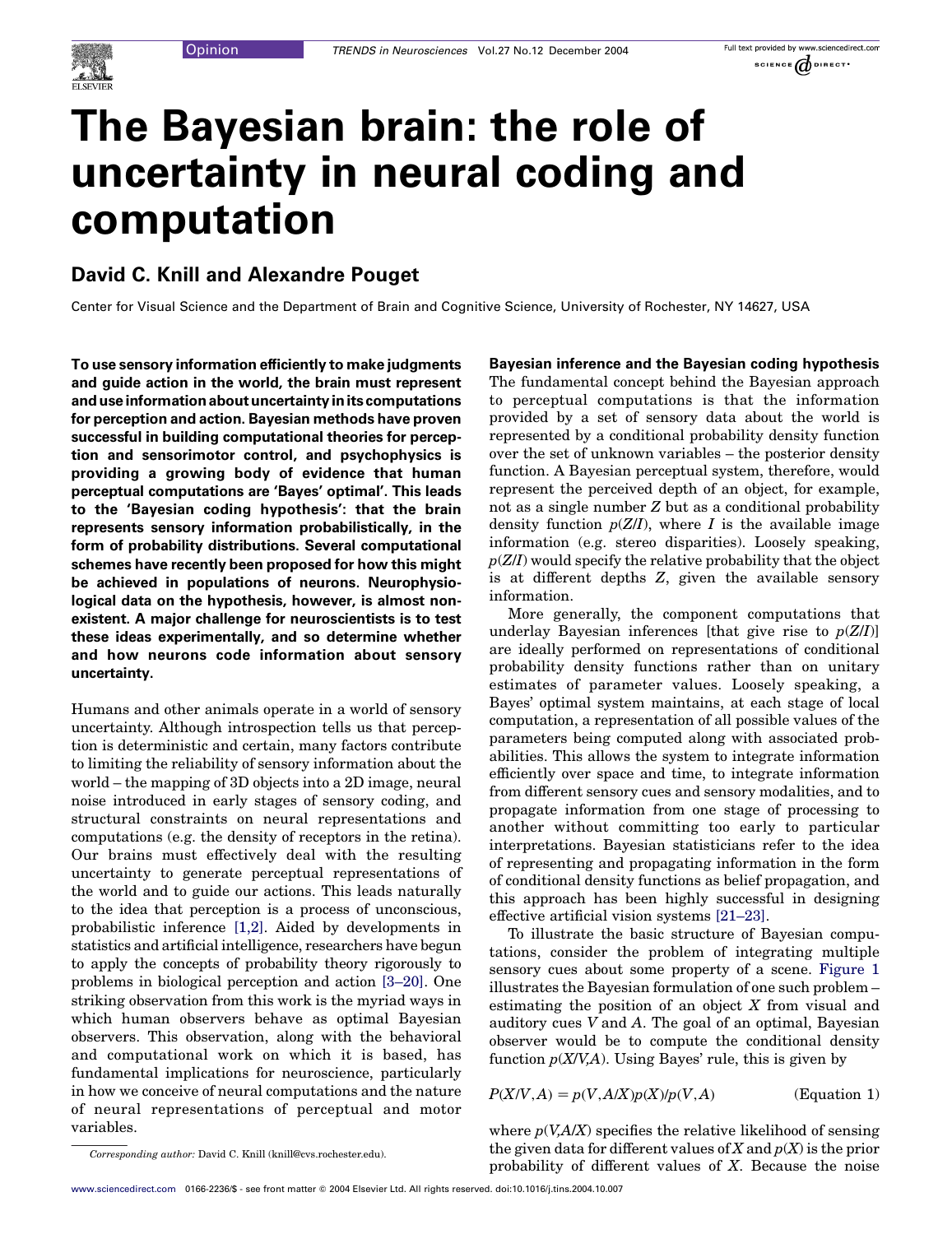<span id="page-1-0"></span>

Figure 1. Two examples in which auditory and visual cues provide 'conflicting' information about the direction of a target. The conflict is apparent in the difference in means of the likelihood functions associated with each cue, although the functions overlap. Such conflicts are always present, owing to noise in the sensory systems. To integrate visual and auditory information optimally, a multimodal area must take into account the uncertainty associated with each cue. (a) When the vision cue is most reliable, the peak of the posterior distribution is shifted toward the direction suggested by the vision cue. (b) When the reliabilities of the cues are more similar, for example when the stimulus is in the far periphery, the peak is shifted toward the direction suggested by the auditory cue. When both likelihood functions are Gaussian, the most likely direction of the target is given by a weighted sum of the most likely directions  $(\mu)$  given the visual (V) and auditory (A) cues individually:  $\mu_{V,A} = w_{V}\mu_{V} + w_{A}\mu_{A}$ . The weights (w) are inversely proportional to the variances of the likelihood functions.

sources in auditory and visual mechanisms are statistically independent, we can decompose the likelihood function into the product of likelihood functions associated with the visual and auditory cues, respectively:

#### $P(V, A/X) = p(V/X)p(A/X)$  (Eq.

$$
\qquad \qquad \text{Equation 2)}
$$

 $p(V/X)$  and  $p(A/X)$  fully represent the information provided by the visual and auditory data about the position of the target. The posterior density function is therefore proportional to the product of three functions: the likelihood functions associated with each cue and the prior density function representing the relative probability of the target being at any given position. An optimal estimator could pick the peak of the posterior density function, the mean of the function or any of several other choices, depending on the cost associated with making different types of errors [\[24\]](#page-7-0).

For our purposes, the point of the example is that an optimal integrator must take into account the relative uncertainty of each cue when deriving an integrated estimate. When one cue is less certain than another, the integrated estimate should be biased toward the more reliable cue. Assuming that a system can accurately compute and represent likelihood functions, the calculation embodied in equations 1 and 2 implicitly enforces this behavior (Figure 1). Although other estimation schemes can show the same performance as an optimal Bayesian observer (e.g. a weighted sum of estimates independently derived from each cue), computing with likelihood functions provides the most direct means available to account 'automatically' for the large range of differences in cue uncertainty that an observer is likely to face.

This is the basic premise on which Bayesian theories of cortical processing will succeed or fail – that the brain represents information probabilistically, by coding and computing with probability density functions or approximations to probability density functions. We will refer to this as the 'Bayesian coding hypothesis'. The opposing view is that neural representations are deterministic and discrete, which might be intuitive but also misleading. This intuition might be due to the apparent 'oneness' of our perceptual world and the need to 'collapse' perceptual representations into discrete actions, such as decisions or motor behaviors. The principle data on the Bayesian coding hypothesis are behavioral results showing the many different ways in which humans perform as Bayesian observers.

# Are human observers Bayes' optimal?

What does it mean to say that an observer is 'Bayes' optimal'? Humans are clearly not optimal in the sense that they achieve the level of performance afforded by the uncertainty in the physical stimulus. Absolute efficiencies (a measure of performance relative to a Bayes' optimal observer) for performing high-level perceptual tasks are generally low and vary widely across tasks. In some cases, this inefficiency is entirely due to uncertainty in the coding of sensory primitives that serve as inputs to perceptual computations [\[6\];](#page-7-0) in others, it is due to a combination of sensory, perceptual and cognitive factors [\[25\].](#page-7-0) The real test of the Bayesian coding hypothesis is in whether the neural computations that result in perceptual judgments or motor behavior take into account the uncertainty in the information available at each stage of processing. Psychophysical work in several areas suggests that this is the case.

# Cue integration

Perhaps the most persuasive evidence for the Bayesian coding hypothesis comes from work on sensory cue integration. When the uncertainty associated with each of a set of cues is approximated by a Gaussian likelihood function, the average estimate derived from an optimal Bayesian integrator is a weighted average of the average estimates that would be derived from each cue alone (Figure 1). The reliability of different cues changes as a function of many scene and viewing parameters (e.g. the reliability of stereo disparity decreases with viewing distance). When these parameters vary from trial to trial in a psychophysical experiment, an optimal Bayesian observer would appear to weight cues differently on different trials. Studies of human cue integration, both within modality (e.g. stereo and texture) [\[26–28\]](#page-7-0) and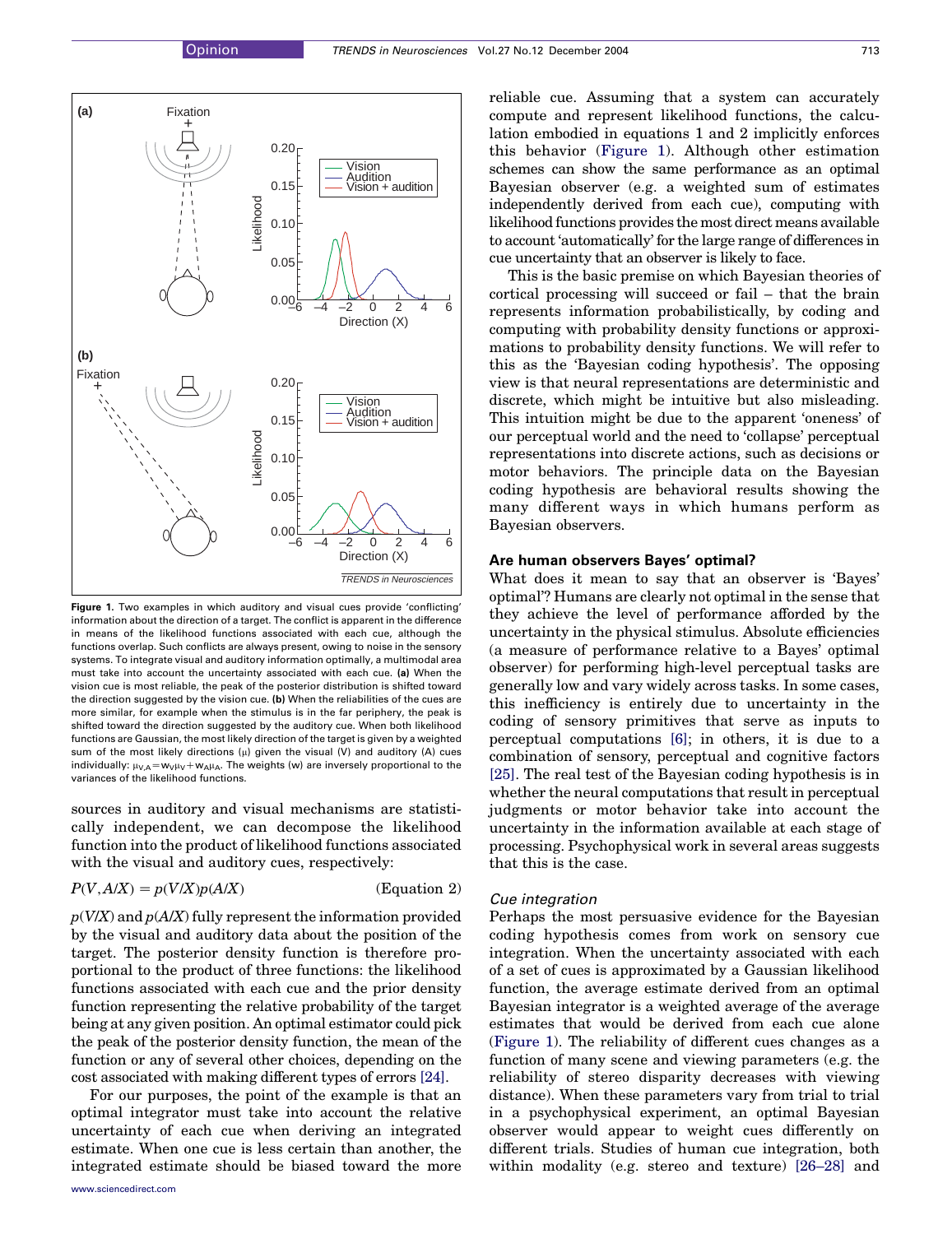across modality (e.g. sight and touch or sight and sound) [\[29–32\]](#page-7-0), consistently find cue weights that vary in the manner predicted by Bayesian theory. Although these results could be accounted for by a deterministic system that adjusts cue weights as a function of viewing parameters and stimulus properties that co-vary with cue uncertainty, representing and computing with probability distributions ([Figure 1](#page-1-0)) is considerably more flexible and can accommodate novel stimulus changes that alter cue uncertainty.

#### Non-linear Bayesian estimation

One of the strongest computational arguments for representing density functions in intermediate perceptual computations is that they are often not Gaussian, so that simple linear mechanisms do not suffice to support optimal Bayesian calculations. Non-Gaussian likelihood functions arise even when the sensory noise is Gaussian as a result of the nonlinear mapping from sensory feature space to the parameter space being estimated. In these cases, computations on density functions (or likelihood functions) are necessary to achieve optimality [\[33\]](#page-7-0).

[Figure 2](#page-3-0) shows a simple example in the context of cue integration. Changing the angle of a symmetric figure within its plane (its spin), keeping the 3D orientation of the plane itself fixed (imagine spinning a rectangle around a rod oriented perpendicular to the rectangle), changes the perceived 3D orientation of the plane, even when viewed in stereo [\[16\]](#page-7-0). These spin-dependent biases are well accounted for by a Bayesian model that optimally combines skew symmetry information (represented by a highly non-Gaussian likelihood function in [Figure 2](#page-3-0)) with stereoscopic information about 3D surface orientation. The results would not be predicted by a deterministic scheme of weighting the estimates derived from each cue individually.

# Perceptual biases and priors

Several recent studies on the role of prior models in perception provide strong evidence for Bayesian computations of the type envisioned here [\[15,18\].](#page-7-0) Weiss and Adelson's [\[17\]](#page-7-0) recent work on motion provides an illustrative example. They propose a remarkably simple Bayesian model of motion perception in which likelihood functions derived from local, ambiguous motion measurements are multiplied together with a simple prior that biases interpretations to favor low speeds. The interplay between the likelihood functions and the prior density function leads to a complex pattern of directional biases that depends on contrast, edge orientation and other stimulus factors. The model predicts a surprisingly large range of previously unintuitive motion phenomena, suggesting that the brain could perform a similar computation.

# Uncertainty and the control of action

The previous examples were all based on the performance of subjects in perceptual tasks. Sensory information, however, primarily serves the function of guiding action in the world. Researchers have recently begun developing techniques for coupling optimal Bayesian estimators to control systems to maximize performance in motor tasks [\[34\].](#page-7-0) In much the same way that sensory uncertainty determines the optimal weighting scheme for combining sensory cues for perceptual judgments, sensory and motor uncertainties determine how sensory signals should be used to plan and control movements.

Consider the problem of using sensory feedback from the hand to guide online corrections of hand movements. Because of noise in the motor system and in initial sensory estimates of hand and target position, the movements of an individual are never perfect. Visual feedback from the moving hand should, in theory, be used to make small adjustments to movement trajectories online. How much an observer should trust the visual feedback, however, depends on how reliable it is. For example, when the hand is in the periphery of the visual field, visual estimates of position will necessarily be worse than when it is in the foveal area of the field (and near the target). Similarly, the error in motion signals from the hand scales with velocity, so that motion signals are least reliable around the point of peak velocity. Recent psychophysical studies have shown that humans use continuous feedback from the hand to control pointing movements, but that the relative contributions of different signals (e.g. position and velocity) depend on the expected sensory noise associated with those signals. Moreover, when noise is artificially added to visual feedback about the position of the hand, subjects optimally adjust the degree to which they rely on the feedback to make corrections [\[14,35,36\].](#page-7-0)

Likewise, how one plans movements should depend on the intrinsic variability in the motor output and the costs associated with various errors. Recent behavioral tests have confirmed that motor plans take into account the uncertainty in motor outputs: ballistic movement trajectories effectively minimize the error in pointing movements, given the signal-dependent properties of motor noise [\[8\],](#page-7-0) and when costs and gains for different aim points are independently varied, subjects adjust their aim points for fast pointing movements to maximize the expected gain [\[19,20\]](#page-7-0). Although not definitive, these results suggest that the brain uses knowledge of the uncertainty in the sensory input and the motor output for visuomotor control.

#### Neural representations of uncertainty

The notion that neural computations take into account the uncertainty of the sensory and motor variables raises two important questions: (i) how do neurons, or rather populations of neurons, represent uncertainty, and (ii) what is the neural basis of statistical inferences? Several schemes have been proposed over the past few years, which we now briefly review.

#### Binary variables

The simplest schemes apply to binary variables – that is, variables that can take only two states. This situation arises when subjects are asked to decide between two possibilities, such as whether an object is moving up or down. In this case, the uncertainty of the variable can be encoded in two ways. First, one can use two populations of neurons: one in which neurons respond proportionally to the probability of upward motion, and one in which they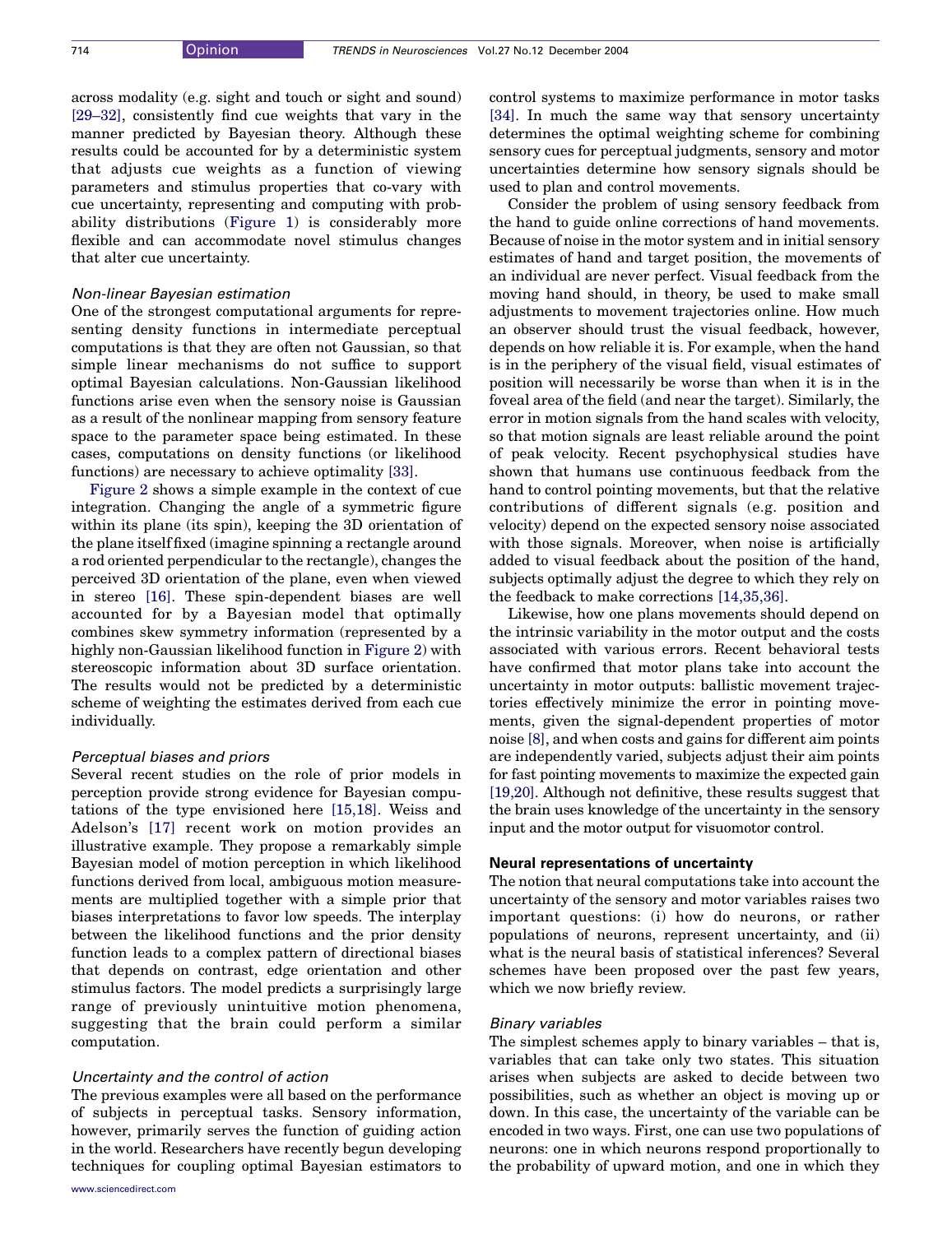<span id="page-3-0"></span>

Figure 2. Skew symmetrical figures appear as figures slanted in depth because the brain assumes that they are projected from bilaterally symmetrical figures in the world. The information provided by skew symmetry is given by the angle between the projected symmetry axes of a figure, shown at the top of each panel as solid lines superimposed on the figure. Assuming that visual measurements of the orientations of these angles in the image are corrupted by Gaussian noise, one can compute a likelihood function for 3D surface orientation from skew. The result, as shown on the top two graphs, is highly non-Gaussian (darker points indicate higher likelihood values). The shape of the likelihood function is highly dependent on the spin of the figure around its 3D surface normal. When combined with stereoscopic information from binocular disparities (middle), an optimal estimator multiplies the likelihood functions associated with skew and stereo, as indicated by the 'X' between the top and middle panels, to produce a posterior distribution for surface orientation (bottom) given both cues (assuming the prior on surface orientation is flat). This leads to the prediction that perceptual biases will depend on the spin of the figure. It also leads to the somewhat counterintuitive prediction illustrated here that changing the slant suggested by stereo disparities should change the perceived tilt of symmetric figures. (a) When binocular disparities suggest a slant greater than that from which a figure was projected, the posterior distribution is shifted away from the orientation suggested by the disparities in both slant and tilt, creating a biased percept of the tilt of the figure. (b) The same figure, when binocular disparities suggest a smaller slant, gives rise to a tilt bias in the opposite direction. This is exactly the pattern of behavior shown by subjects.

respond to the probability of downward motion. An even simpler scheme involves only one population in which neurons respond proportionally to the ratio of upward and downward motion, equivalent to a quantity known as a likelihood ratio. Single-cell recordings in the lateral intraparietal (LIP) area provide evidence for both schemes. When monkeys are trained to perform one of two possible saccades, a subset of LIP neurons respond proportionally to the probability that the saccade ends in their receptive field [\[37\].](#page-7-0) However, when monkeys are trained to distinguish between two possible directions of motion, some LIP neurons integrate information over time ina wayconsistentwith the computation ofa likelihoodratio [\[38\]](#page-7-0). Similar ideas have also been suggested to interpret neuronal responses in the superior colliculus [\[39\]](#page-7-0).

# Convolution codes and variations

When direction of motion is not confined to two choices, but can take any value around a circle, the previous schemes no longer work. Rather, the brain needs an encoding mechanism that can deal with continuous variables. As described previously, the most natural way to represent uncertainty in a continuous variable is to represent the probability density function of the variable ([Figure 3](#page-4-0)a). Any probability density function,  $p(x)$ , can be represented by its value at a few sample points along the  $x$ axis. The more samples are used, the better the approximation. This is the idea behind convolution codes, except that convolution codes avoid gaps between the samples by filtering  $p(x)$  with a Gaussian kernel before sampling [\[40,41\].](#page-7-0) Each neuron simply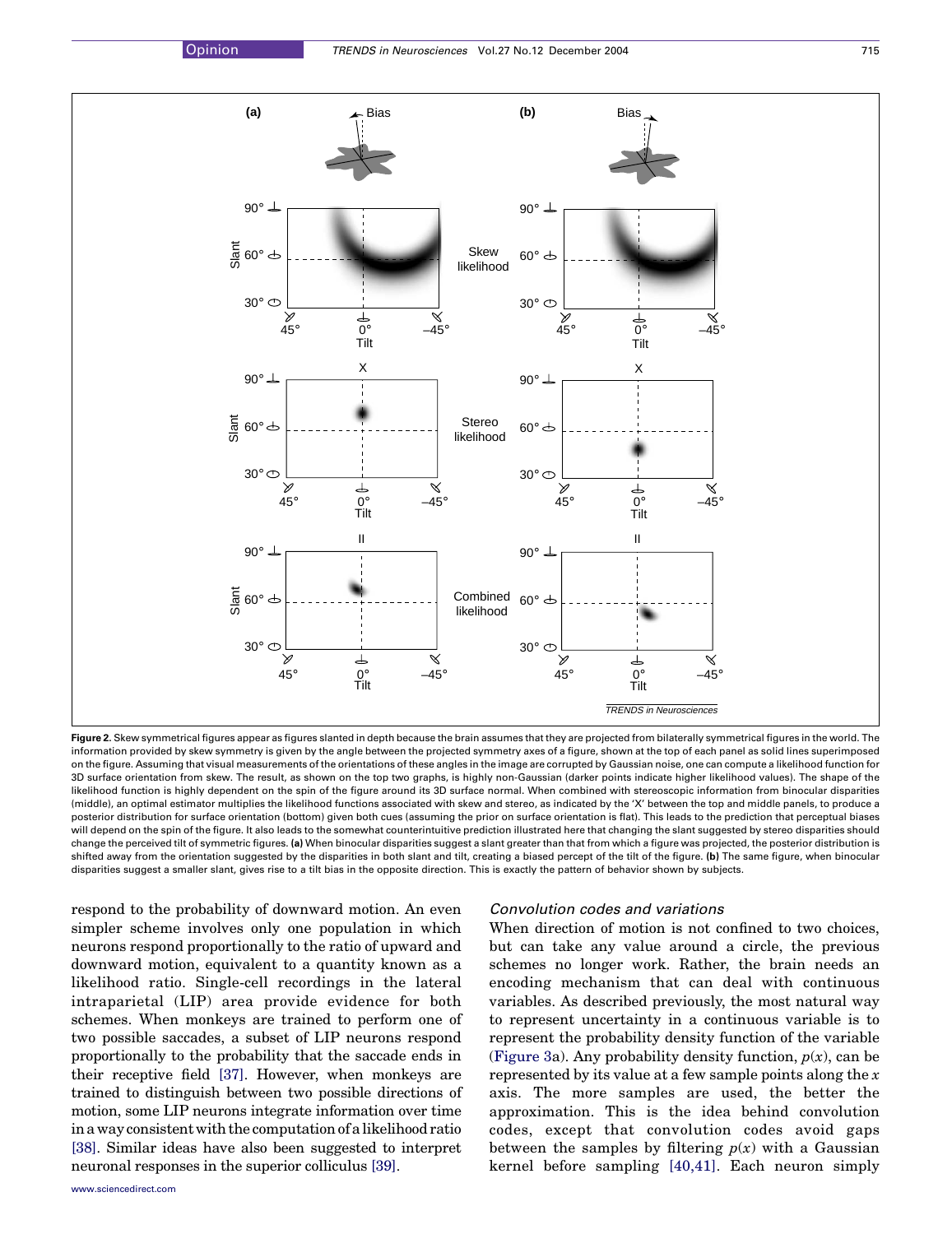<span id="page-4-0"></span>

Figure 3. Inferences with convolution codes. (a) A hypothetical probability density function over motion given the depth of an object, P(m|d). (b) A convolution code for the probability density function in (a). Each dot corresponds to the activity of one neuron plotted at its preferred depth. The code is basically a set of samples of the probability density function filtered, or convolved, by a Gaussian kernel. The width of this pattern of activity is related to the width of the function and, therefore, to the uncertainty of the encoded variable. (c) Given two likelihood functions  $P(m|d)$  and  $P(s|d)$ , and one prior distribution  $P(d)$ , the posterior distribution over depth  $P(d|m,s)$ , is obtained by taking a neuron-by-neuron product of the three distributions (neurons are indicated by shaded circles, ranked by their preferred depth). This scheme works only if the Gaussian kernel used in the convolution code is a Dirac function, but it can easily be adapted to Gaussian kernels of any width [\[43\].](#page-7-0) Adapted from Ref. [\[46\]](#page-7-0) © (2003) Annual Reviews ([www.](http://www.annualreviews.org) [annualreviews.org\)](http://www.annualreviews.org).

Preferred depth (cm) Stereo likelihood

0<del>0000000000000000</del> 0 –10 0 10 –10 0 10 –10 0 10

computes the dot product between its Gaussian tuning curve and the probability density function. Assuming that the tuning curves of the neurons are just translated copies of the same Gaussian profile, the resulting population pattern of activity looks like the original probability density function filtered by the Gaussian tuning curve.

 $0<sub>vec</sub>$ <br>-10

Preferred depth (cm) Motion likelihood

Inferences with convolution codes are straightforward. For instance, given motion and stereo disparity cues for depth, one would like to compute the posterior density function for depth conditioned on motion and stereo information by multiplying the likelihood functions for the observed motion of an object given its depth  $p(m|d)$ with the observed pattern of horizontal disparities given its depth  $p(s|d)$  and a prior distribution over depth. If neurons represent samples of the likelihood functions and the prior density function, a simple point-by-point product operation between the two representations (Figure 3c) is equivalent to multiplying the functions themselves [\[30,42\]](#page-7-0)}. In reality, this scheme works only when the tuning curves of the neurons are Dirac functions (infinitely narrow Gaussian tuning curves) but it can be easily extended to wider tuning curves [\[42,43\].](#page-7-0) This scheme has also been applied to static and time-varying variables [\[40,44\]](#page-7-0).

Preferred depth (cm) Prior over depth

Another possibility for representing a probability density function with a population code is to encode the log of the probability density function, instead of the function itself [\[45\].](#page-7-0) With this scheme, the point-by-point product required for Bayesian inference with convolution codes (Figure 3c) is replaced by a simple point-by-point sum, because logs turn products into sums. Using sums is appealing because of its simplicity and because it is consistent with the way LIP neurons integrate (i.e. sum) evidence over time [\[38\]](#page-7-0).

# Gain encoding

An alternative to the convolution code is to use what we call a gain-encoding scheme [\[46,47\]](#page-7-0). This scheme takes advantage of the near-Poisson nature of neural noise [\[48\]](#page-7-0) to code the mean and variance of a density function simultaneously. To understand how the scheme works, consider the example of orientation selectivity. The primary visual cortex contains neurons with bell-shaped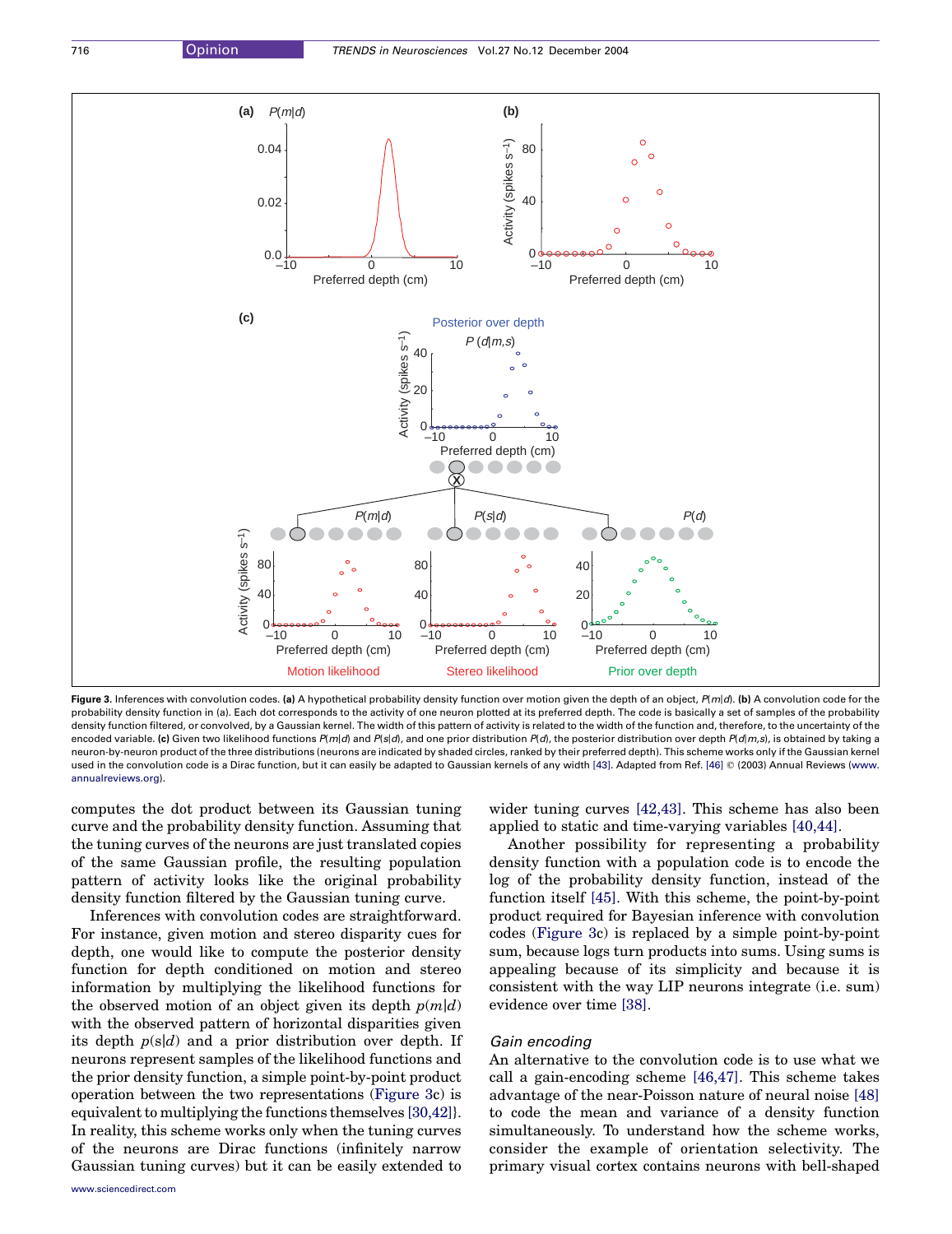tuning curves for orientation [\[49\]](#page-7-0). If we rank the neurons by their preferred orientations, the population response to a trial of particular orientation  $\theta_0$  takes the form of a hill of activity (Figure 4b). On any given trial, the shape of the hill is corrupted by near-Poisson noise. To decode such noisy population codes, one can use a Bayesian decoder which returns the posterior distribution over  $\theta$  given the hill of activity,  $p(\theta|A)$  [\[50,51\]](#page-7-0). For independent Poisson noise, the posterior distribution is Gaussian, with its mean controlled mostly by the position of the peak of the hill and the variance inversely proportional to the gain of the hill [\[46\].](#page-7-0) This is because, for Poisson noise, the variance of the spike count is proportional to the gain. This implies that the signal-to-noise ratio – the ratio of the gain over the square root of the variance – grows with the square root of the gain. Therefore, a high gain entails a high signal-to-noise ratio, and a narrow posterior distribution. Consequently, the noisy hill of activity can be treated as a neural code for the posterior, with the position of the peak encoding the mean, and the amplitude (or gain) encoding the variance.

Deneve et al. [\[47\]](#page-7-0) have designed a network architecture that uses gain-encoding to perform optimal Bayesian inferences. They applied their network to the problem of locating an object based on its sound and image. On each trial, the network is initialized with two noisy population codes for the position of an object in visual and auditory coordinates [\(Figure 5\)](#page-6-0). It then performs two tasks. First, it remaps the visual input into auditory coordinates and vice versa, through a basis function layer. This is a prerequisite for combining these signals because the visual system encodes the location of the object in retinal coordinates whereas the auditory system uses head-centered coordinates. The basis function units act as the building blocks of the transformation: they compute Gaussian functions of the visual and auditory input that are combined to approximate both changes of coordinates, just as a set of cubes can be combined to approximate any three dimensional shape. Second, the network recovers the maximum likelihood estimate of the object position given the visual and auditory inputs [\(Figure 5](#page-6-0)). This computation is the result of a relaxation process that turns the noisy population codes into smooth hills of activity over time. For a particular value of the network parameters, these smooth hills of activity peak very close to the maximum likelihood estimate of the position. The cues are integrated with weights proportional to their reliability because noisy hills with high gain – corresponding to more reliable cues – provide a stronger initial push and, as a result, have a stronger influence of the final state of the network [\[47,52\]](#page-7-0).

Although originally applied to object localization, this architecture can be generalized to any cue integration problem. In particular, this approach can be used to account for the performance of human observers in the experiments on cue integration [\[26–32\]](#page-7-0). The model can also be extended to time varying problems, such as estimating the position of a moving arm [\[4\].](#page-7-0)

The gain-encoding model suggests a particularly intriguing role for Poisson variability. At first sight, it would appear that this variability is highly detrimental and severely limits the accuracy with which cortical circuits perform computations. The gain-encoding idea suggests that Poisson noise might in fact be very beneficial: it allows population codes to represent the mean as well as the variance of the encoded variables, the latter being crucial for Bayesian inferences.

It is important to emphasize that the different encoding schemes we have reviewed are not mutually exclusive. Uncertainties can take many forms; for example, the uncertainty due to photon noise in the retina has little to do with the ambiguity due to the aperture problem in motion processing. It is therefore possible that the brain uses multiple encoding schemes. Ultimately, which schemes are used in the brain can be answered only empirically. It is our hope that the accumulation of behavioral data showing that neural computation is akin to a Bayesian inference, and the development of several models of Bayesian inference in neural networks, will compel neurophysiologists to design experiments to test the predictions of these models.

#### **Discussion**

We have described psychophysical evidence that shows human observers to behave in a variety of ways like optimal Bayesian observers. The most compelling features of these data in regard to the Bayesian coding hypothesis are: (i) that subjects implicitly 'adjust' cue weights in a Bayes' optimal way based on stimulus and viewing parameters; (ii) that perceptual and motor behavior reflect a system that takes into account the uncertainty of both sensory and motor signals; (iii) that humans behave



Figure 4. Inferences with gain encoding. (a) Idealized Gaussian tuning curves to orientation for 16 cells in primary visual cortex. (b) Response of 64 cells with Gaussian tuning curves similar to the ones shown in (a), in response to an orientation of  $-20^{\circ}$ . The cells have been ranked according to their preferred orientation and the responses have been corrupted by independent Poisson noise, a good approximation of the noise observed in vivo. (c) The posterior distribution over orientation obtained from applying a Bayesian decoder to the noisy hills shown in (b). With independent Poisson noise, the peak of the distribution is given by the peak of the noisy hill, and the width of the distribution (i.e. the uncertainty) is inversely proportional the amplitude of the noisy hill. Adapted from Ref. [\[47\].](#page-7-0)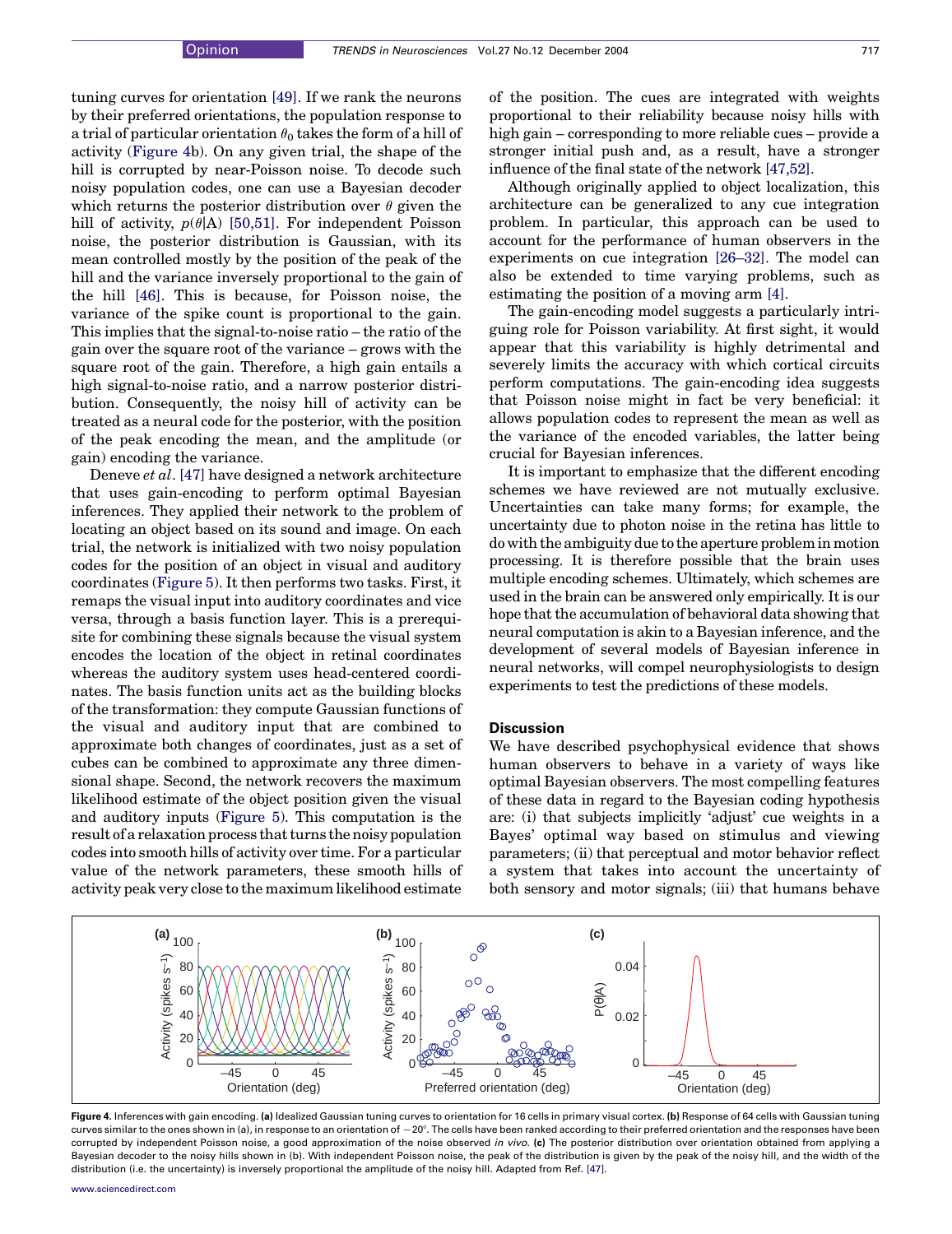<span id="page-6-0"></span>

Figure 5. A basis function network for optimal cue integration between a visual and an auditory input. The network is tuned to perform two tasks simultaneously. Through the basis function layer, eve-centered visual inputs (X) are remapped into auditory coordinates (head-centered) and vice versa (this requires knowledge of the position of the eyes, which is encoded in a third population code,  $X_{e}$ ). Over time, the network settles onto three smooth hills of activity, peaking in the final state at the location of the maximum likelihood estimates of the eye-centered position (S") and the head-centered position (S") of the target and at the position of the eyes in the head (S"). This solution takes into account the respective reliability of each of the cues, as expected for a maximum likelihood estimate. In the case illustrated here, the auditory input is less reliable than the visual one, as indicated by the fact that the auditory hill has a reduced gain (top left). Adapted from Ref. [\[47\]](#page-7-0).

near-optimally even when the sensory information is characterized by highly non-Gaussian density functions, leading to complex patterns of predicted behavior; and (iv) that relatively simple Bayesian models can account for otherwise complex patterns of subjective, perceptual biases, even when the prior density functions built into the models do not explicitly code the biases. We argue that these data strongly suggest that the brain codes even complex patterns of sensory and motor uncertainty in its internal representations and computations. Two challenges for further research emerge from this review.

First, although a growing body of psychophysical work is being devoted to exploring the ways in which humans are optimal observers and actors, an equally important challenge for future work is to find the ways in which human observers are not optimal. Owing to the complexity of the tasks, unconstrained Bayesian inference is not a viable solution for computation in the brain. Recent work on statistical learning, for example, has elucidated strong limits on the types of statistical regularities that sensory systems automatically detect [\[53–55\].](#page-7-0)

Second, neuroscientists must begin to test theories of how uncertainty could be represented in populations of neurons. We have described several neural coding strategies that might be used to encode probability density

functions or their statistical moments; however, the neurophysiological evidence for these schemes is weak. This is not because existing data conflict with the strategies but, rather, because little work has been done to test them. Pursuing this challenge will require further development and application of advanced multi-electrode recording techniques. As these techniques mature, we hope that neuroscientists will take up the challenge to submit the Bayesian coding hypothesis to rigorous falsification tests.

Finally, we acknowledge that the examples presented here are much simpler than many of the perceptual estimation problems faced by the brain. Most notable among the complexities of these problems is their high dimensionality (e.g. contour completion and flow field estimation). Until recently, the problem of efficiently representing and computing with probability density functions in high-dimensional spaces has been a barrier to developing efficient Bayesian computer vision algorithms. The recent development of graphical models [\[22\]](#page-7-0) and particle filtering techniques [\[56,57\]](#page-7-0) has shown the most promise for implementing efficient Bayesian algorithms for high-dimensional estimation problems. How these might be implemented by the brain is a major challenge for computational neuroscientists [\[58\].](#page-7-0)